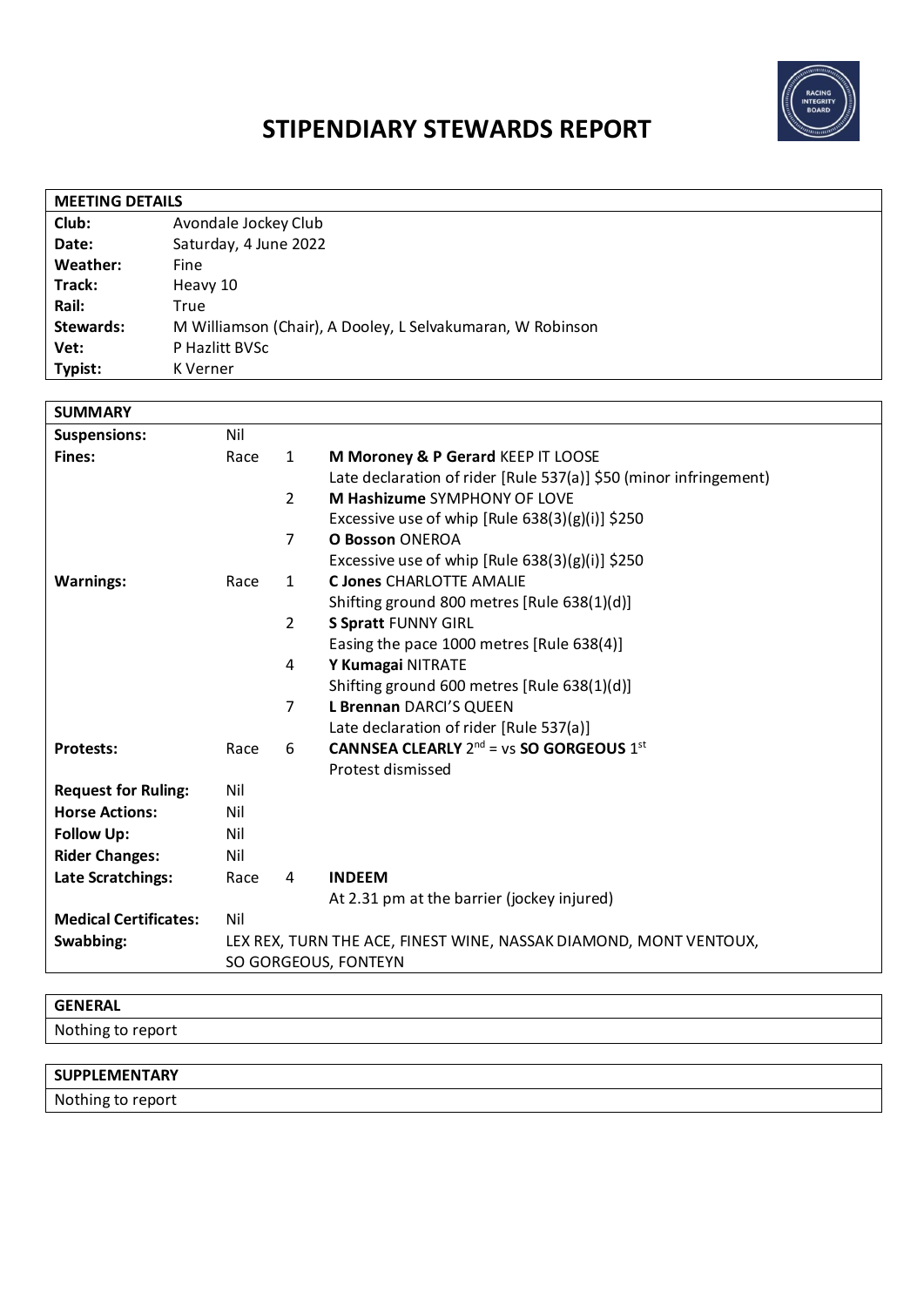## **RACE COMMENTS Race 1 AUCKLAND ALARMS MAIDEN 1200**

**DIVINE FORCE** (L Satherley) - Slow to begin. Made the bend awkwardly near the 850 metres.

**SAVNOIR** (A Goindasamy) - Restrained from its wide barrier at the start. Hampered 500 metres. Shifted in approaching the 75 metres to obtain clear running.

**LEX REX** (M Hashizume) - Crowded leaving the barriers then restrained.

**MIGHTY MOOSE** (A Calder) - Lay in soon after leaving the barrier crowding PRINCE LIA near the 1100 metres. Raced keenly in the early stages when being restrained.

**KEEP IT LOOSE** (D Prastiyou) – Raced keenly in the early to middle stages.

**PRINCE LIA** (C Barnes) - Crowded approaching the 1100 metres. Became awkwardly placed on heels passing the 600 metres then shifting slightly crowding SAVNOIR which was hampered. Rider C Barnes received medical attention following the race after being struck in the face with a clod during the running.

**OUR BIG BOY** (C Lindsay) - Crowded approaching the 800 metres to the inside of CHARLOTTE AMALIE which shifted with OUR BIG BOY being hampered losing ground. GAME DUKE which was following took evasive action shifting out abruptly forcing VANITY and ELECTRIC TIME wider on the track. Apprentice rider C Lindsay was questioned regarding her riding tactics and in particular why she had persisted to ask OUR BIG BOY to improve from soon after leaving the barrier until near the 800 metres. Apprentice rider C Lindsay explained that she had been instructed to lead and was attempting to fulfil those instructions. Stewards reprimanded apprentice rider C Lindsay and advised that she must not ride her mounts in a manner that is subject to question.

**VANITY** (T Yanagida) - Hampered 800 metres when forced wide. Lay in under pressure in the straight.

**ELECTRIC TIME** (S Spratt) - Hampered 800 metres when forced wide.

**C Jones** (CHARLOTTE AMALIE) - Issued with a warning after allowing CHARLOTTE AMALIE to shift in near the 800 metres when not sufficiently clear of OUR BIG BOY which was crowded and hampered.

#### **Race 2 ITM/GIB 3YO WINTER CHAMPIONSHIP SERIES 1200**

**SOCIAL DISTANCE** (S Weatherley) - Slow to begin. Hampered when passing the 1000 metres when awkwardly placed on the heels of FUNNY GIRL.

**TREASURE STATE** (T Yanagida) - Slow to begin.

**SYMPHONY OF LOVE** (M Hashizume) - Contacted at the start becoming briefly unbalanced.

**FUNNY GIRL** (S Spratt) - Began awkwardly making contact with SYMPHONY OF LOVE. Over-raced for a distance passing the 1000 metres when being restrained to obtain cover.

**MUSIGNY LASS** (A Lawson-Carroll) – Raced wide without cover throughout.

**S Spratt** (FUNNY GIRL) - Issued with a warning after steadying her mount abruptly passing the 1000 metres shifting back onto SOCIAL DISTANCE which was hampered. When assessing the incident Stewards took into account evidence from S Weatherley who advised that the racing manners of SOCIAL DISTANCE had contributed to the incident.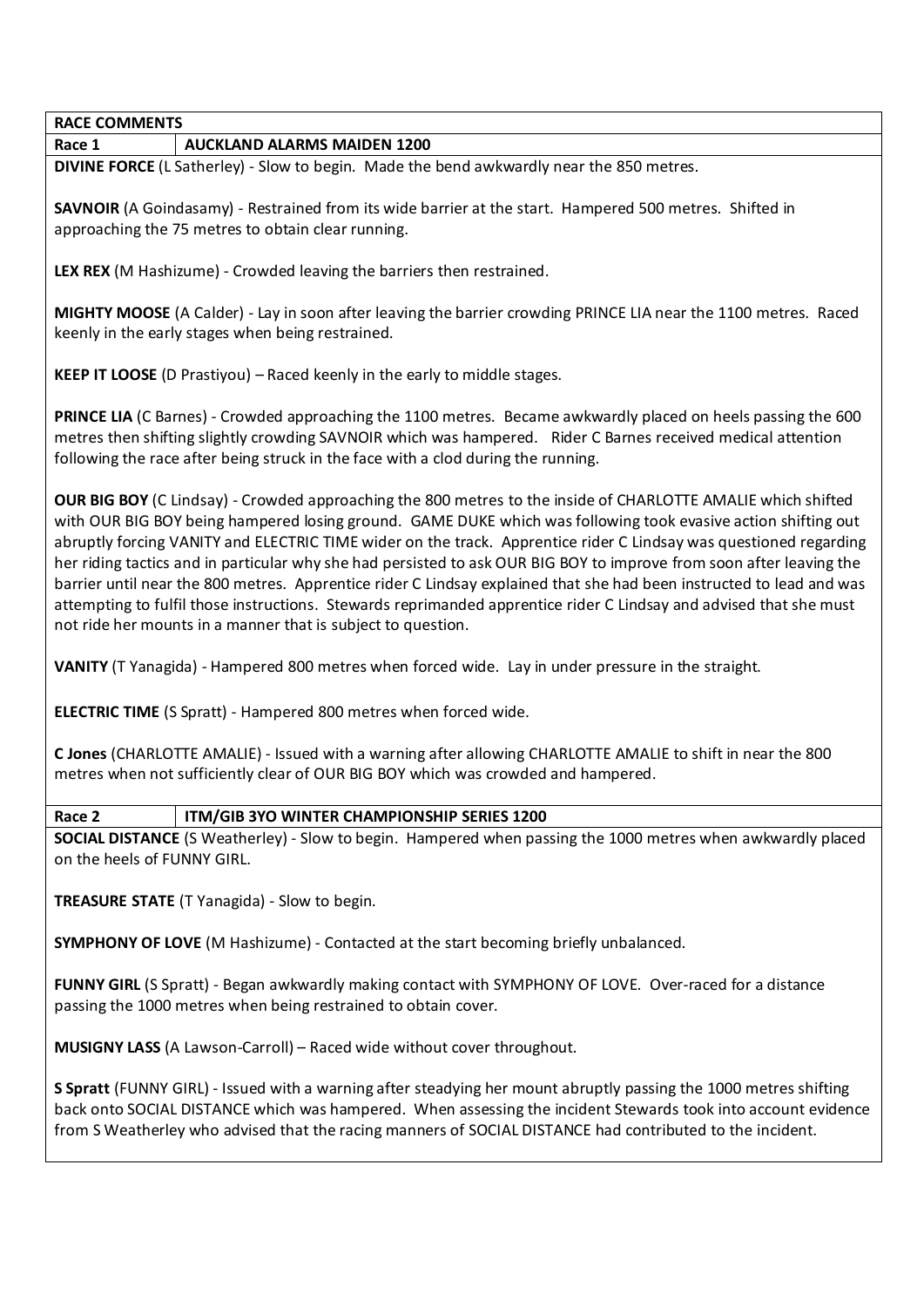**M Hashizume** (SYMPHONY OF LOVE) - Admitted a charge in that he struck his mount six times prior to the 100 metre mark with the Adjudicator imposing a fine of \$250.

**Race 3 ALLSPARK ELECTRICAL 2200 LOGAN'S LOGIC** (R Beemud) - Crowded at the start.

**AMANO** (M Hashizume) - Made contact with LOGAN'S LOGIC at the start becoming briefly unbalanced.

**TAIKA** (A Calder) - Began awkwardly. Raced keenly in the early stages and shifted out to avoid heels passing the 1700 metres forcing ROCKING GOOD TIME wider on the track. Raced wide without cover throughout.

**FINEST WINE** (S Spratt) - Restrained at the start from its wide barrier. Dictated wider passing the 800 metres when ROCKING GOOD TIME shifted out.

**ROCKING GOOD TIME** (A Goindasamy) - Forced wide 1700 metres then restrained to obtain cover. Shifted out near the 800 metres then raced in restricted room to the outside of TAIKA which lay out when making the bend.

**Race 4 WESTBROOK – FLOWS FROM THE LAND 2200**

**INDEEM** (A Lawson-Carroll) - Dislodged the rider during the preliminary escaping for a short distance before being recaptured. INDEEM was cleared by the veterinarian however apprentice rider A Lawson-Carroll was stood down by St John Paramedics following an examination with INDEEM being declared a late scratching at 2.31 pm by Stewards.

**SHOCKING PENNY** (M Sanson) - Began awkwardly.

**LOT OF ZEES** (A Calder) - Restrained from its wide barrier at the start.

**JAKKALNUTS** (M Hashizume) - Restrained from its wide barrier at the start.

**NASSAK DIAMOND** (K Asano) - Raced in restricted room passing the 1700 metres when crowded by CHARRED which lay out when being restrained. Commenced to race wide from the 1400 metres.

**SIDE HUSTLE** (L Satherley) - Raced wide without cover for the majority of the race.

**CHARRED** (S Spratt) - Steadied passing the 600 metres when placed in restricted room when NITRATE shifted out.

**O Bosson** (LATE TO THE PARTY) - Stewards inquired into the manner in which O Bosson used his whip in the home straight and could not be conclusively satisfied that he had contravened the rules

**Y Kumagai** (NITRATE) - Issued with a warning after permitting his mount to shift out near the 600 metres when not sufficiently clear of CHARRED which was hampered losing ground.

### **Race 5 ITM/GIB STAYERS WINTER CHAMPIONSHIP SERIES 1600**

**TAHUROA HEIGHT** (C Jones) - Raced wide without cover throughout.

**HELENA BABY** (O Bosson) - Raced keenly in the early and middle stages when being restrained to find cover.

### **Race 6 TOPWELL BAKERY 1600**

**CANNSEA CLEARLY** (T Neman) **-** T Newman sought permission to ride 1 kg above the handicapped weight on Friday 3 June which was granted.